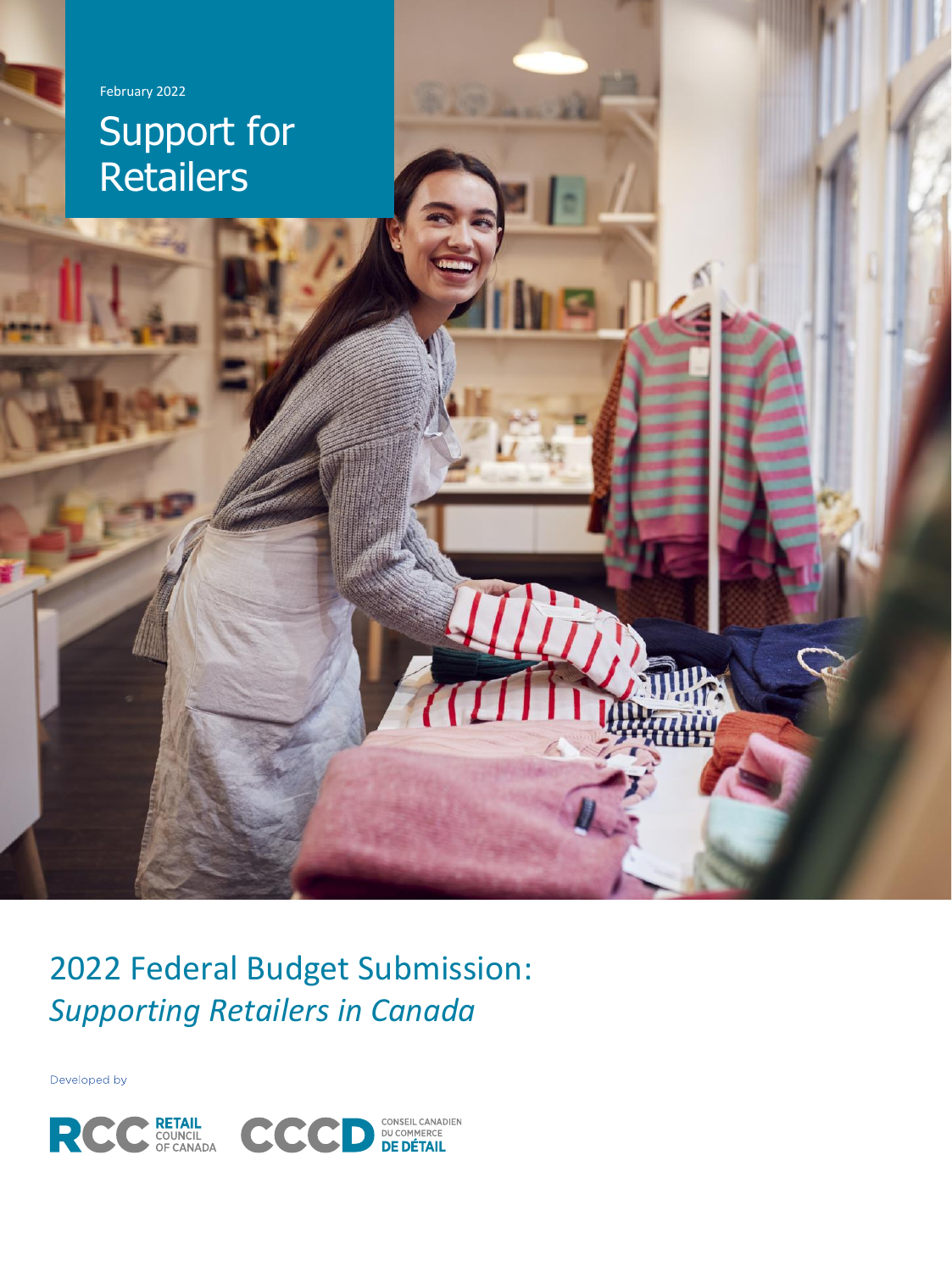## **Contents**

| 2.1 |  |
|-----|--|
| 2.2 |  |
| 2.3 |  |
| 2.4 |  |
| 2.5 |  |
| 2.6 |  |

## <span id="page-1-0"></span>Retail Council of Canada

Retail Council of Canada (RCC) is a not-for-profit, industry-funded association. RCC has been *The Voice of Retail*™ in Canada since 1963. We represent over 45,000 online and brick-and-mortar storefronts in general merchandise, pharmacy, and grocery. Our mission is to advance the interests of the retail industry through effective advocacy, communications, and education.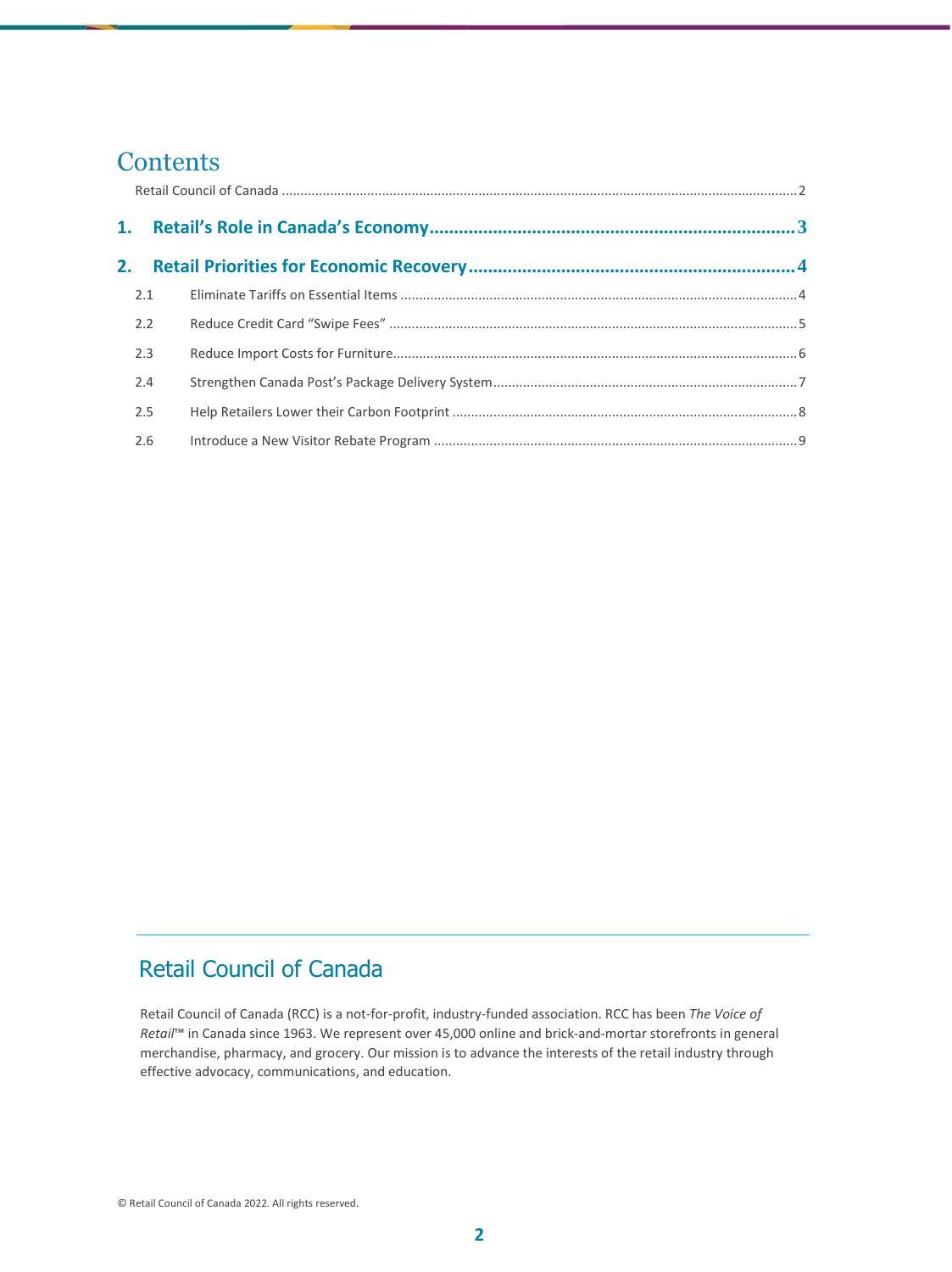## <span id="page-2-0"></span>**1. Retail's Role in Canada's Economy**

Retail is Canada's largest private-sector employer and holds a critical role in our economy. Although we have weathered numerous supply chain disruptions over the last year, retailers have gone to great lengths to ensure that store shelves remained stocked, and consumers could access the items they need every day.

We are also seeing signs of economic recovery in our sector, but things remain fragile, with inflation rates the highest they've been in over 30 years, the recurring threat of new COVID variants, leading to changes in work and spending patterns, and the recent instability arising from blockades and occupations of border points and urban centres.

Despite all of this, retailers across Canada are continually shifting their operations to meet ever-changing consumer demands, moving forward with commitments made to lower their carbon footprint, all while keeping prices as competitive as possible.

The government has a role in assisting retailers during this time of uncertainty and in providing the necessary conditions required to recover and then to bounce back stronger than before.

As *The Voice of Retail*TM, Retail Council of Canada recommends the following initiatives be prioritized and adopted in the government's 2022 Budget:

- I. Eliminate Tariffs on Essential Items
- II. Reduce Credit Card "Swipe Fees"
- III. Reduce Import Costs for Furniture
- IV. Strengthen Canada Post's Package Delivery System
- V. Help Retailers Lower their Carbon Footprint
- VI. Introduce a New Visitor Rebate Program

As we all work through the long-term impacts brought on by COVID-19, the key measures outlined here will help ensure the recovery of Canada's retail industry, boosting Canada's economic growth and making life more affordable for Canadian families.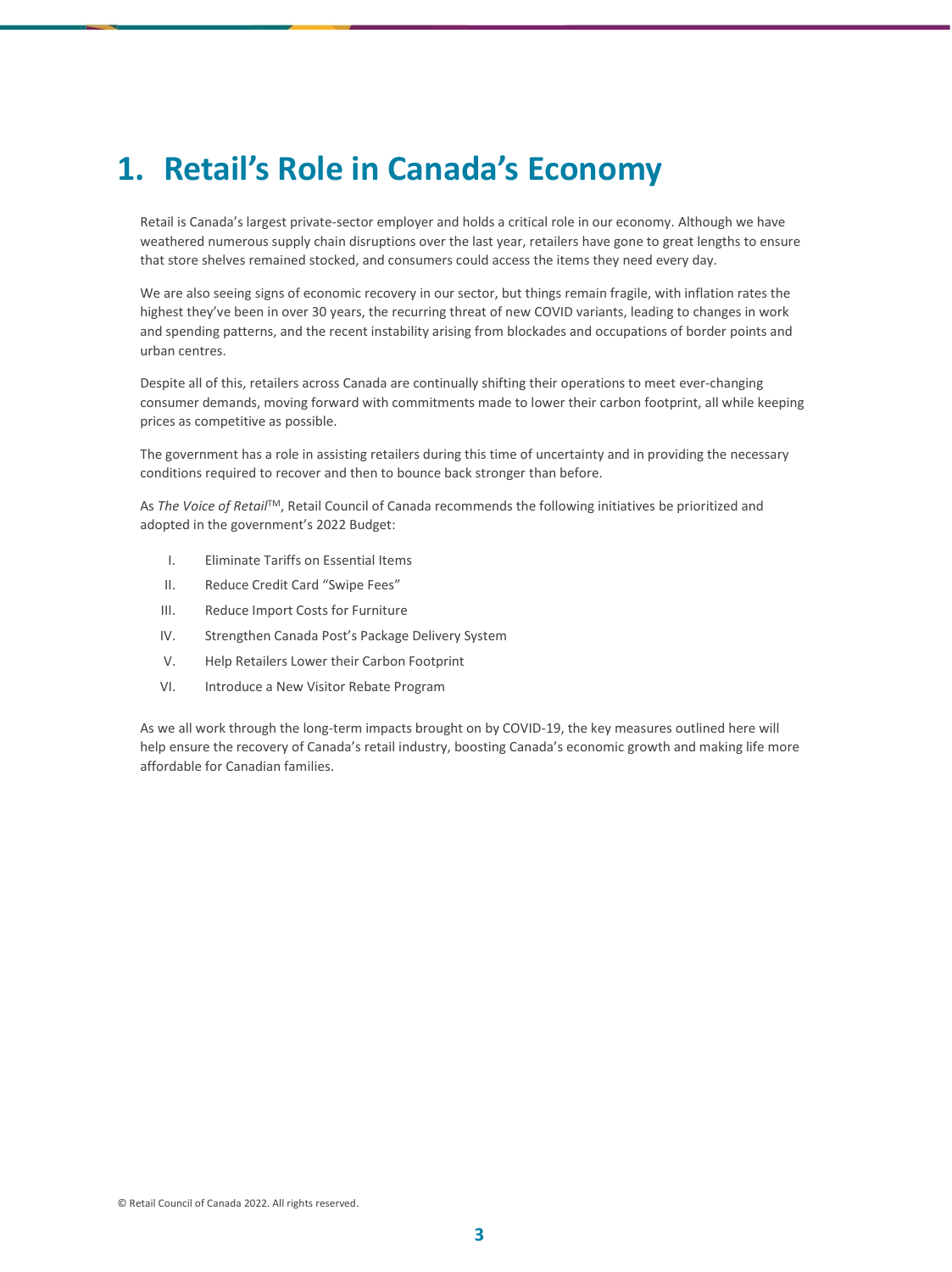## <span id="page-3-0"></span>**2. Retail Priorities for Economic Recovery**

## <span id="page-3-1"></span>2.1 Eliminate Tariffs on Essential Items

• Eliminate tariffs on essential items Canadians use every day, such as clothing, shoes, and baby items.

#### Canadians are paying up to 10% extra on certain essential items.

Canadians pay around \$5 billion in hidden taxes on essential items each year, unnecessarily adding to their cost of living. Among the worst offenders of these embedded taxes are tariffs on apparel and shoes - in some cases as high as 20% - resulting in a cost of \$2 billion annually to Canadians. This means that when Canadians purchase a \$100 pair of shoes or boots, they are often paying \$16 more than if there was no tariff. The situation for apparel is similar.

Essential baby items such as car seats, diapers, bottles, strollers, and furniture are also all subject to tariffs between 6% and 18%, adding to the overall cost of starting a family.

Understandably, tariffs were used in the past as a method for protecting our domestic industries from out-ofcountry competition. However, today, very few textile and clothing products used by Canadians are manufactured domestically. Since these tariffs are remnants of an outdated system that was designed to protect an industry that has moved offshore, they now act only as a hidden tax on consumers and unnecessarily inflate prices.

As Canadians deal with the long-term impact of the COVID-19 pandemic and the cost of living increasing dramatically due to inflation, the government must permanently eliminate tariffs on essential items such as clothing, shoes, and baby items. This measure will help lower the cost of living and will help every Canadian now and into the future.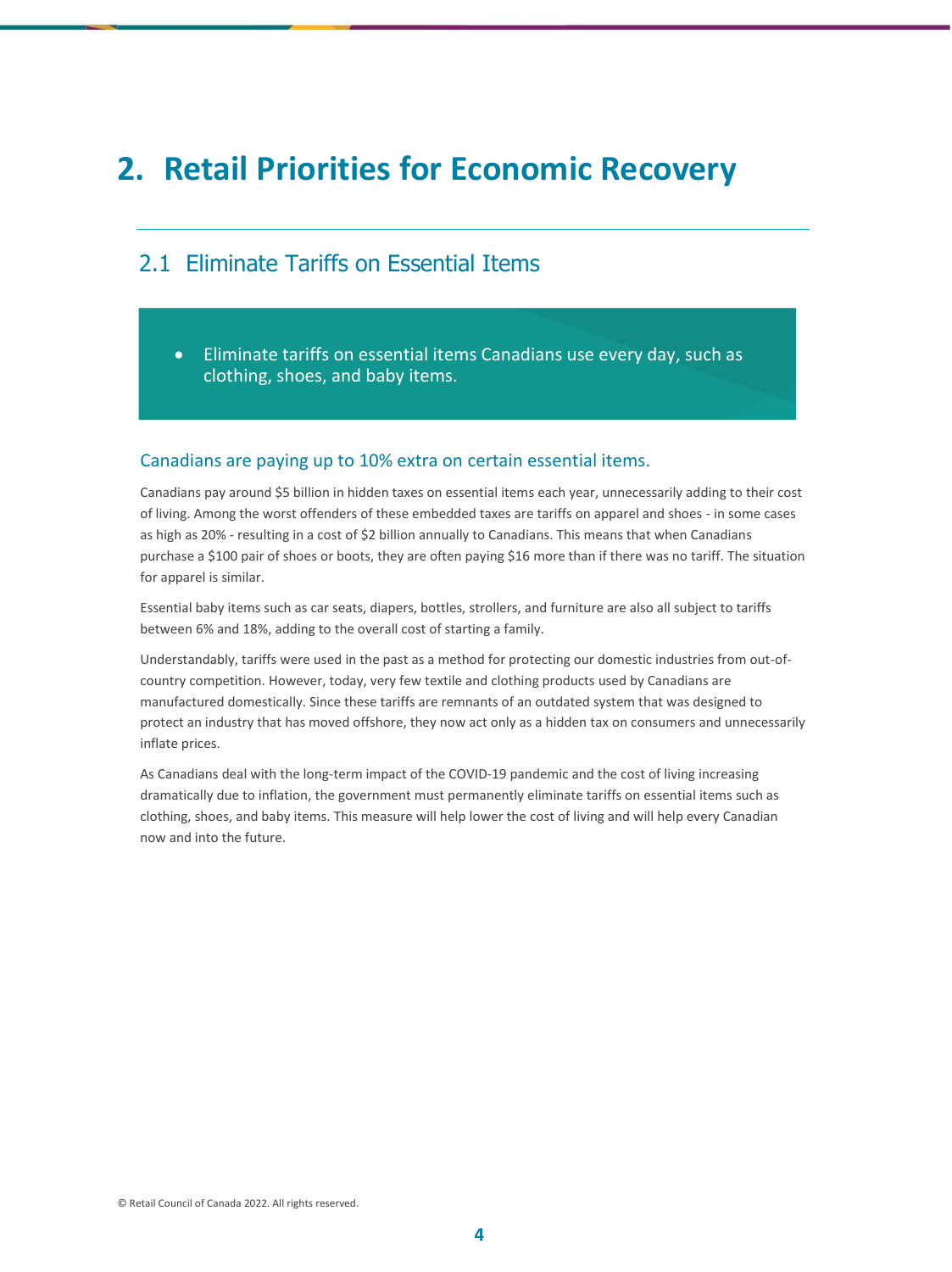### 2.2 Reduce Credit Card "Swipe Fees"

- <span id="page-4-0"></span>• As more Canadians opt for credit card payment methods, Canada must lower its interchange fees to align with other international jurisdictions to support small businesses in Canada.
- Lower the fees charged for online transactions, which are currently treated as "card not present."

#### Canadians pay some of the highest "swipe fees" in the world.

It should come as no surprise that shopping online, which was already on the rise, dramatically spiked at the peak of the pandemic and continues now. Although brick-and-mortar stores have mostly reopened, the increase of online shopping, curbside pick-up, and touchless payment will continue to grow as Canada's retail sector continues to evolve.

In an online or contactless environment, cash use is largely eliminated. Credit cards are better set up for online use than are debit cards and have the advantage of a higher "tap" limit than debit (\$250 v. \$100).

Consequently, this increase in credit card use has increased payment acceptance costs for retailers and consumers. Approximately 1.4% of Canadian credit card spending goes directly to the big credit card companies and their issuing banks, drastically reducing a retailer's profit margin and driving up prices for Canadian Consumers. This is especially true for small business owners who pay a high fee each time a customer uses his or her credit card.

This situation is even worse for online payments, or "*card not present*" payments, where the credit card companies charge an additional fee.

These fees only add to the rising costs of doing business and consequently higher costs for consumers. And with inflation rates the highest they have been in over 30 years, the impacts are even further multiplied.

Despite some modest reductions over the past 5 years, Canadians still pay among the highest swipe fees in the world. Worldwide, 37 countries have recognized the uncompetitive level of interchange fees and have moved to reduce and cap them. For example, France limits interchange to 0.28%, the EU long-since moved to a 0.30% cap across the board, and Australia limits interchange to an average of 0.50%.

Canada needs to follow suit and help all small businesses by lowering Canada's permissible interchange fees.

© Retail Council of Canada 2022. All rights reserved.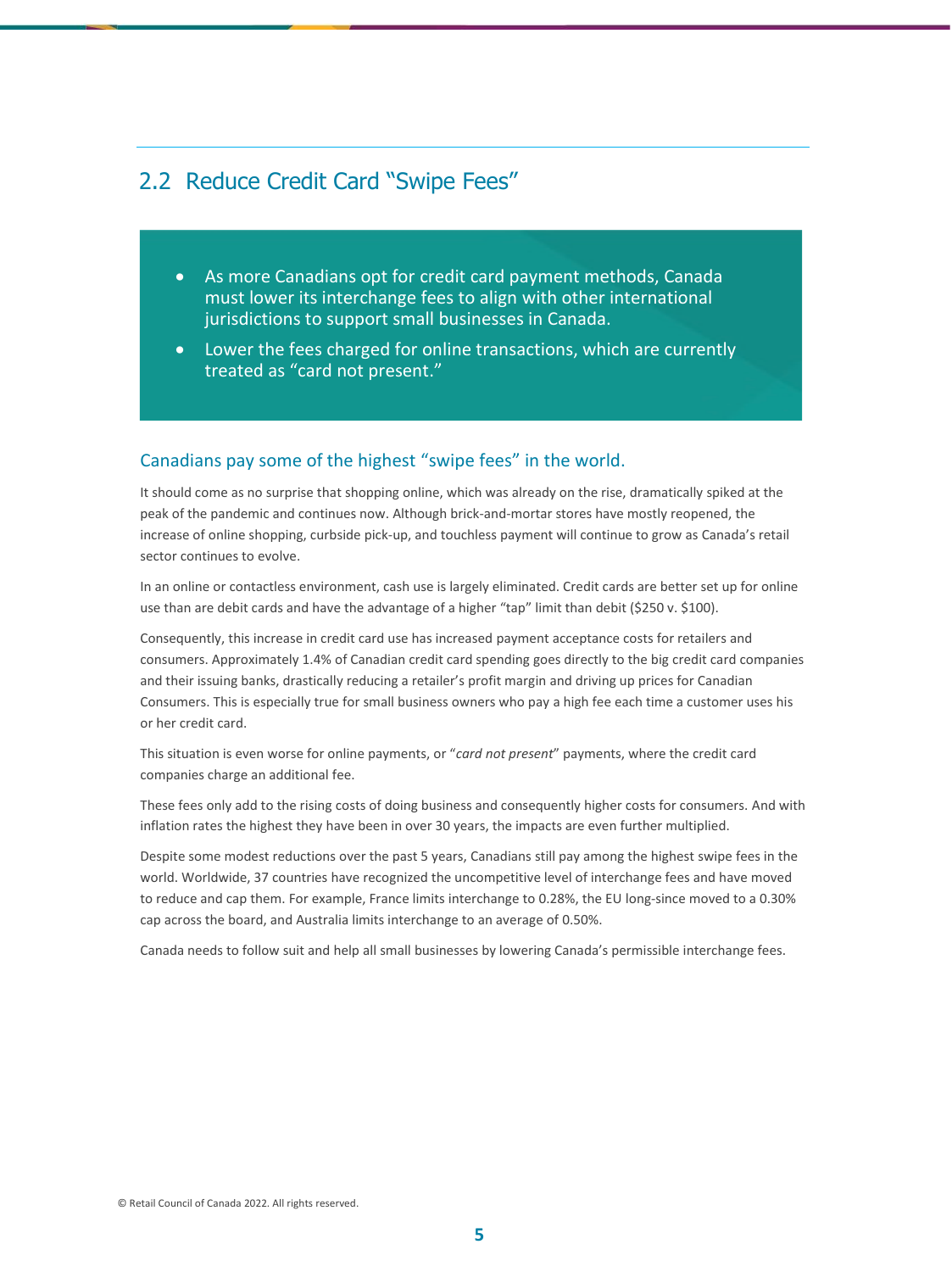## <span id="page-5-0"></span>2.3 Reduce Import Costs for Furniture

• Remove the recently imposed tariffs on furniture imports to help small and mid-sized Canadian retailers and lower the cost for Canadians.

#### Help keep furniture prices affordable for Canadians.

Since the new tariffs on furniture from China and Vietnam were introduced, domestic manufacturers have not been able to supply retailers with the increased demand for furniture in Canada. Not only have retailers faced additional costs in transportation and logistics due to supply chain issues, but they are now also faced with higher importing costs which results in higher prices and reduced product choices for Canadian consumers. This is in addition to the highest inflationary prices Canadians have seen in over 30 years.

To help ease the burden on Canadian retailers and help lower the prices for Canadians, RCC is asking that the government reconsider the Canadian International Trade Tribunal decision and remove these duties.

These tariffs have and will continue to make it difficult, if not impossible, for retailers, especially small and midsized family businesses, to import the affected products to meet the demands of their customers and have limited retailers' ability to survive and grow in these unprecedented times.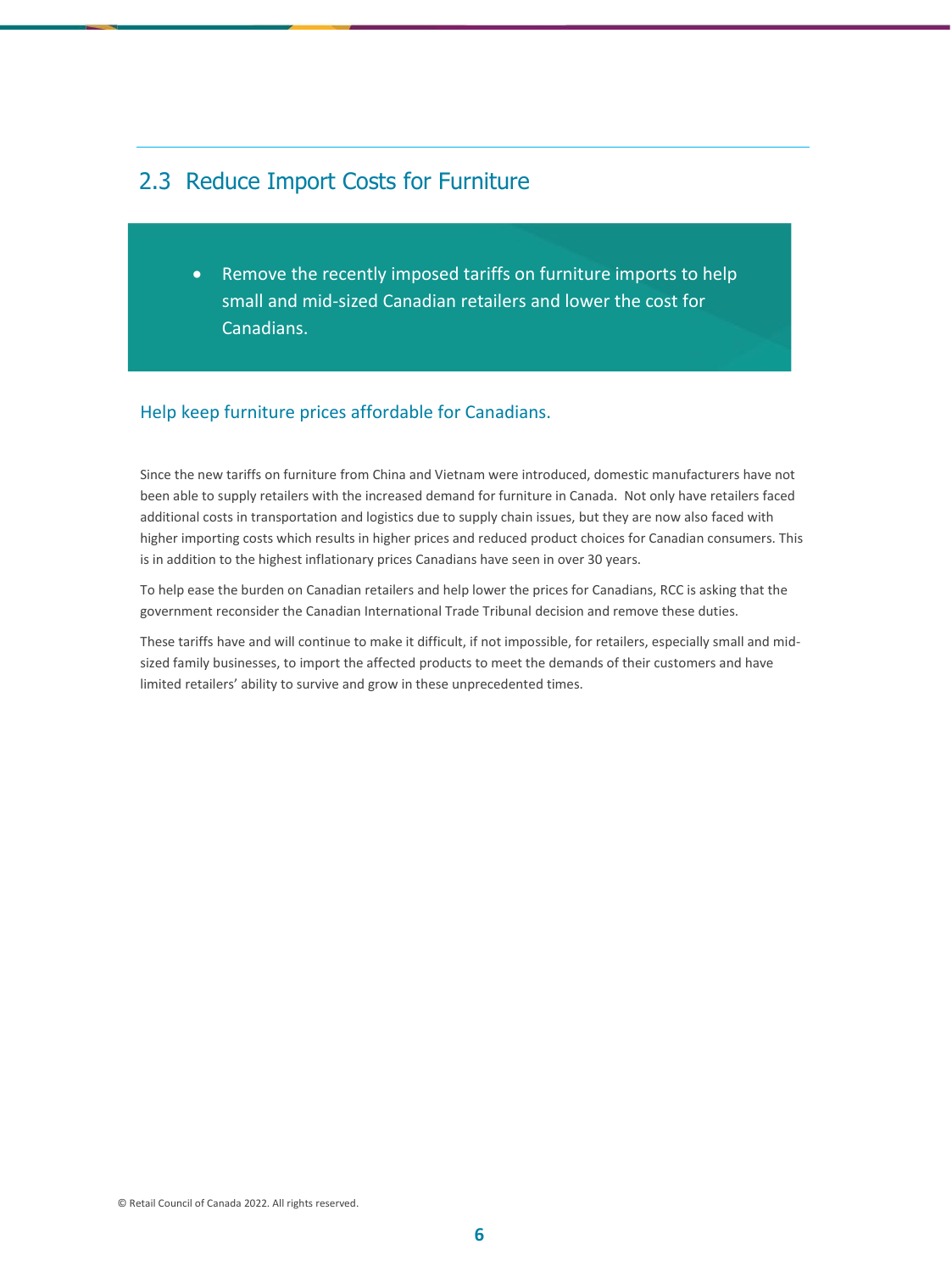## <span id="page-6-0"></span>2.4 Strengthen Canada Post's Package Delivery System

• Make significant and long-term commitments and investments into Canada Post's Package delivery system and network to help retailers meet the growing demands of online shopping.

#### Canadians need a reliable and affordable package delivery provider to meet the opportunities of a changing retail landscape.

As online shopping continues to expand and grow in Canada, retailers need now more than ever a reliable and affordable delivery partner. For many retailers, this partner is, and needs to be, Canada Post. But without significant investments in packaging handling capabilities Canada Post risks falling well behind in its ability to handle the increase of volume brought on by this growing demand.

Retailers in Canada - particularly SMEs – need a stronger, more robust delivery system from Canada Post to deliver goods and packages to consumers. Many retailers have been forced to expand the delivery partners they rely on, albeit at a higher rate, increasing costs to both consumers and businesses, as they seek delivery partners to handle their volume.

Furthermore, some independent main street retailers have faced difficulties even finding packaging companies willing to work with them, further adding to the difficulties.

Investing in Canada's primary postal service and giving them the resources needed to meet the growing demand for online delivery in Canada will help all retailers thrive.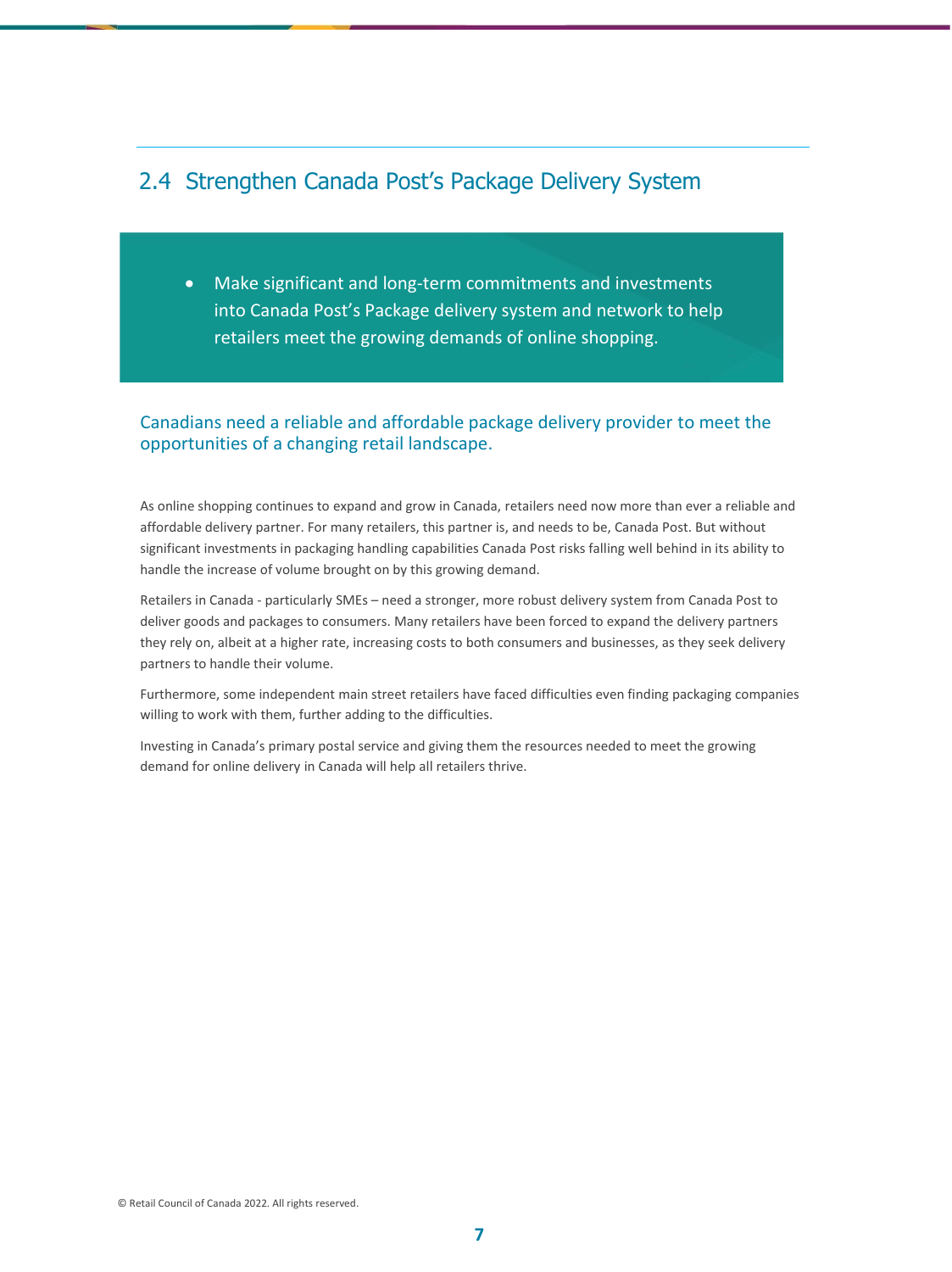#### <span id="page-7-0"></span>2.5 Help Retailers Lower their Carbon Footprint

- To help shift to greener retail operations, the government must offer different rebates, tax credits or other incentives related to these needed upgrades.
- Support retailers' shift away from single-use plastics, secure the supply of environmentally friendly alternatives, and incorporate recycled content in products and packaging.

#### Partner with retailers to lower our carbon footprint and move away from single-use plastics.

The capital costs of meeting the Paris Agreement for retailers will be significant and will require substantial investments to continue the work already underway. Retailers across Canada have made firm commitments to lower their carbon footprint and have started to make investments in low carbon or electric fleets, updating HVAC systems, lighting systems, and hot waters systems to be more energy-efficient, and are moving from conventional electric power to green power.

However, to ensure retailers can meet these important commitments while keeping prices competitive for Canadians, the government must partner with the sector by offering rebates, tax credits, or other incentives related to these costly upgrades. Moreover, offering federal grants for the development of tools, guidance, and cross-sectoral collaborations to drive education and action will help reduce both the retail sector's direct greenhouse gas emissions and those of their supply chain.

Further to the commitments to lower emissions, retailers supported the government's decision to eliminate problematic single-use plastics. However, to help with this transition, a detailed study around supply alternatives is needed to ensure minimal disruptions. This analysis is imperative to understand whether the proposed timeframes for ban implementations are adequate. Particularly given recent levels of inflation, a poorly timed regulatory implementation could further drive costs higher for businesses and consumers. Further study is also required around recycled content quality standards, which should be released in cohesion with the draft regulation on recycled content minimum requirements.

It is also imperative that government develop and implement complementing policies and programs that drive innovation in product and in packaging design as well as processing and recycling technologies that drive a circular economy. This may include programs that provide financing, grants, and investment to enable research, development, and innovation around further developing a sustainable, circular economy in Canada. We believe these programs can further support the successful implementation of forthcoming regulations such as single-use plastics bans and recycled content minimum requirements to achieve Canada's zero plastic waste goal by 2030.